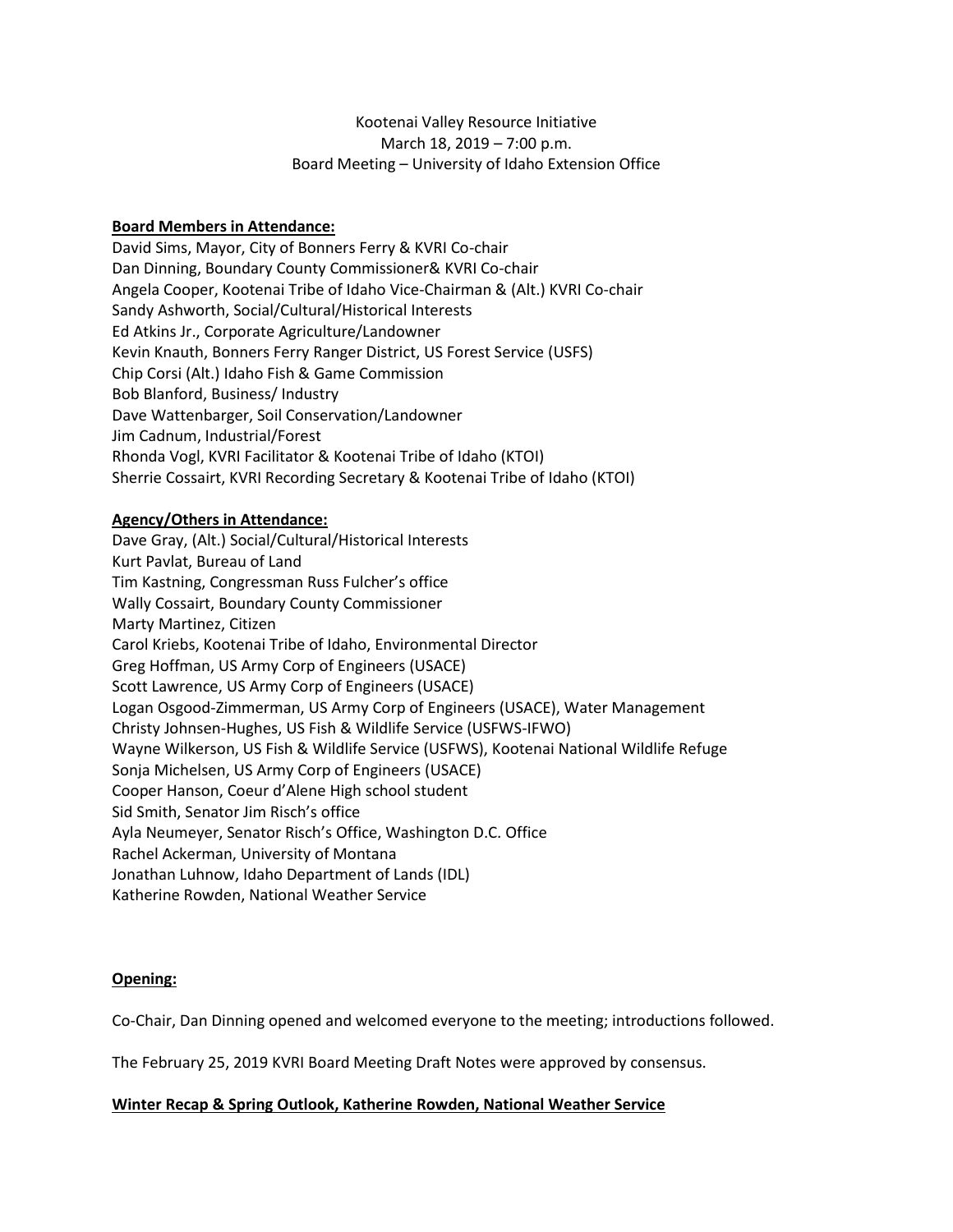## Fall & Winter Recap

- El Nino Winter
- Oct 2018-Jan 2019- Above average temperatures
- Oct 2018-Jan 2019- Below average precipitation
- February 2019
	- Below average temperatures
	- **Above average precipitation**
- Bonners Ferry-Oct. 2018-March 2019
	- o Above average temperatures until February then record lows
	- o Snowfall records for Oct. 2018 through last week was average
	- $\circ$  February record 2-day snowfall of 24.7 inches, broke the 2017 record of 22 inches

# Flood Potential

- Less than 5 % chance of spring flooding on Moyie River
- Heightened risk of small stream and localized flooding issues in and around Boundary County due to low-land snowpack
	- o Current weather pattern good for melt-off
- It is favored to see above-normal temperatures and below-normal precipitation for April/May/June

# Spring-Outlook

- Near to above normal temperatures
- Precipitation uncertain
- High elevation snowpack is below average to average
	- o Low risk of major river flooding
- Low- and Mid-elevation snowpack above average for this time of year
	- o Increased risk of small stream or localized flooding, although not currently

# *Katherine's full slide presentation is available on the KVRI website at [www.kootenai.org](http://www.kootenai.org/)*

# **Libby Dam Operations 2019, Logan Osgood-Zimmerman, Senior Water Manager, USACE, Seattle District**

Current operations

- March  $1^{st}$  water supply forecast for Libby Dam 93% of average
- Libby Dam currently at 2406.1 ft.
	- o Flood risk target of 2441.3 ft. by 31 March
- Remaining on minimum outflow of 4kcfs through the end of March and anticipated to continue at minimum outflow until the start of refill
- Outflow- increased flows a week or two ago to help out the Twin Rivers Hatchery for Burbot spawning rescue
- Back to normal flows, minimum until the start of refill
- Good chance we will have a sturgeon pulse but lower than normal

What it all means for the spring

• Snowpack 70-90% of average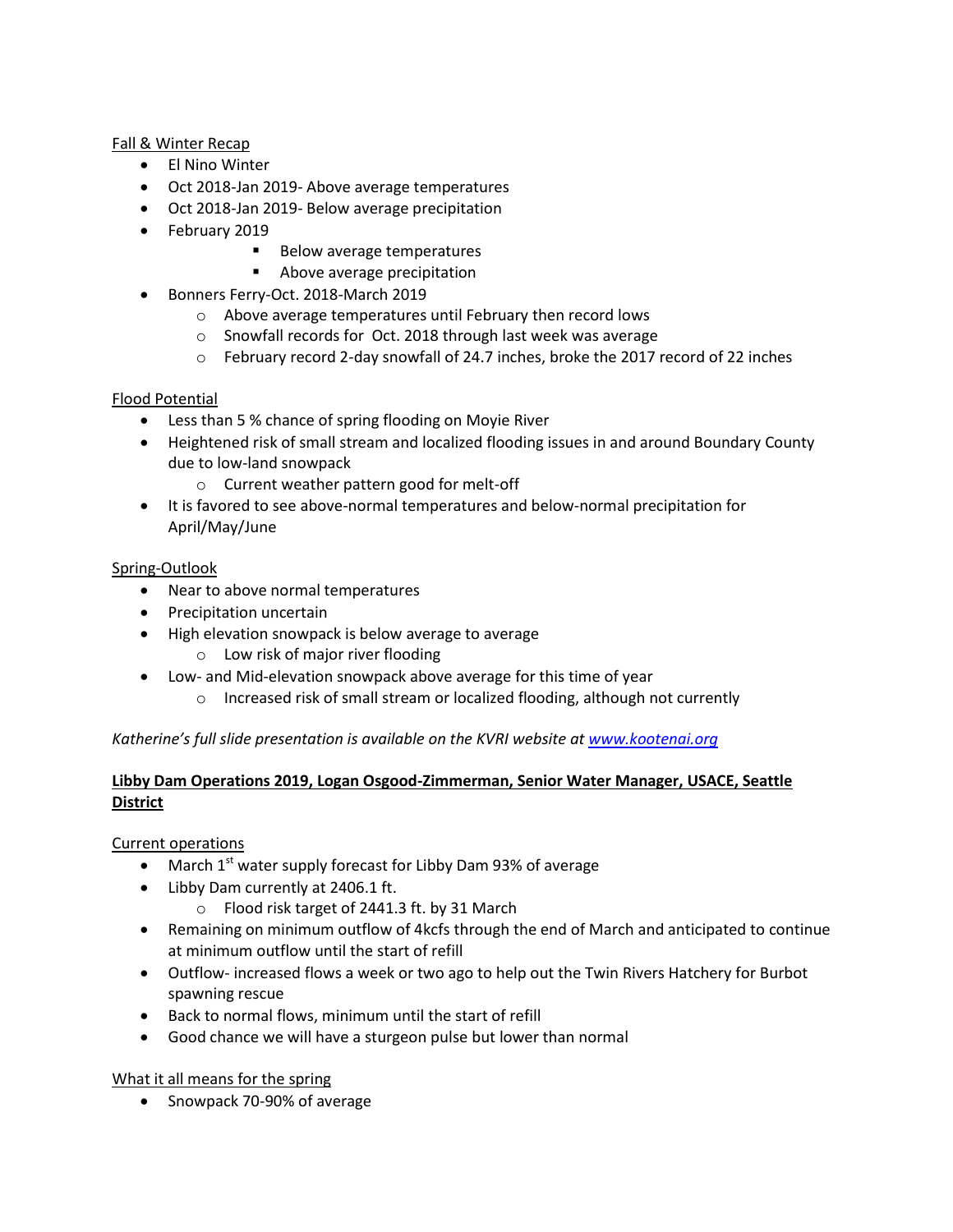- Above average low elevation snow
- Below average high elevation snow
- Potential for early runoff with climate above average temperatures predicted in the 3 month outlook
- Soil saturation is below normal
- Flood Risk with current conditions is low
- Below average snowpack overall
- Normal to below normal precipitation anticipated for the spring

## **Columbia River Systems Operations EIS**

- Schedule Revision-Draft EIS expected to be complete Feb 2020 and available for public review
- 45-day public comment period planned
- For more information about CRSO visit<http://crso.info/>
- To add your name to the CRSO EIS mailing list, send your contact information to [info@crso.info](mailto:info@crso.info)
- Or leave a message at 800-290-5033

Logan's full slide presentation is available on the KVRI website at [www.kootenai.org](http://www.kootenai.org/)

#### **Committee Updates**

#### **Forestry Update-Kevin Knauth**

#### **Camp Robin Project**

- Signed decision last Tuesday March  $12^{th}$
- Stewardship Timber Sale coming out  $4<sup>th</sup>$  quarter FY2019
- Robin Hood Traditional Timber Sale coming out  $1<sup>st</sup>$  quarter FY2020

## **Grouse BMU Project**

- This project is solely to reduce the volume of roads to bring BMU into compliance with grizzly bear standards
- No vegetative work will be done

## **Caribou/Snow Project**

- Will begin NEPA this year
- Collect the initial field data this summer
- Do the analysis over the winter
- Deliver a decision probably a year from this fall

#### **Bog Creek**

- In objection period now
- Have a Draft decision out
- Open to folks who commented along the way; objections must provide some form of resolution
- Objection period expires April 2
- Copies of Bog Creek Draft Decision and EIS still available

## **Boulder Project**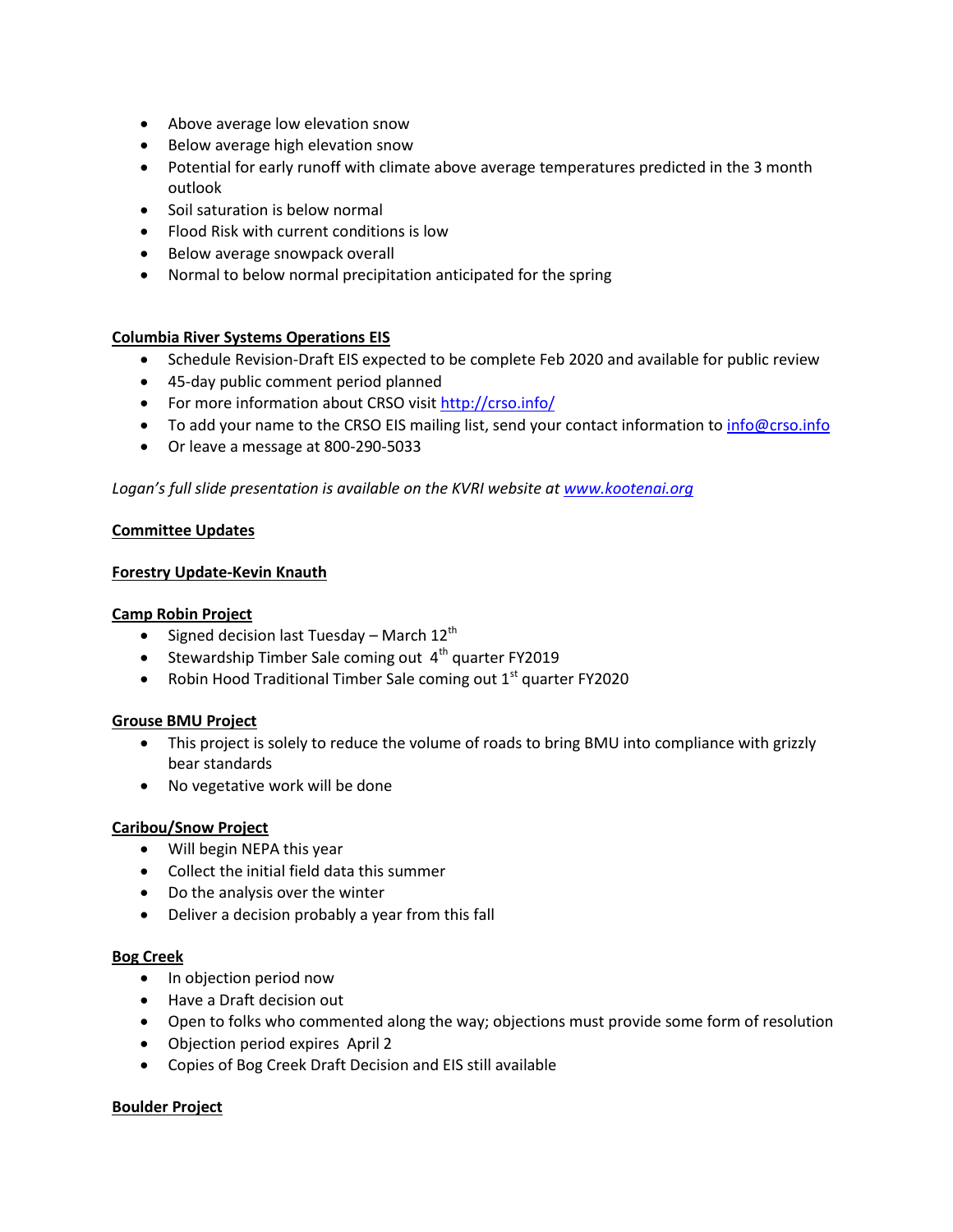- FY2019- Black Boulder GNA sale
- FY2020-Two additional sales

#### **Over Snow Vehicle Travel- Kevin Knauth**

Winter Travel Planning on North Zone-EIS

- Forest Plan encourages motorized recreation across the forest including winterized but not at the detriment to wildlife
- A "Focus Group" met several times in hopes of building a map to serve as a starting point for the Forest Service
- Focus Group was unsuccessful at developing a map, so the Forest Service will develop an initial map internally
- This map should be ready to use for initial public comment and suggestions in a month

Further discussion included:

- The work done in Stewardship sales
- MS1 management standards
- Access amendment conversations

#### **Correspondence**

#### **Email from Congressman Russ Fulcher-Rhonda Vogl**

Rhonda read an email from the Congressman about the Camp Robin project decision congratulating KVRI and the Forest Service on their efforts to improve the forests, lands, and recreational areas.

#### **Idaho Forest Restoration Partnership Workshop-Rhonda Vogl**

Shared Stewardship: Building a Common Vision for Idaho

- Dates : April 30-May 1
- Location : Idaho Water Center , 322 E. Front St. Boise
- Registration : \$25, limited to 80 participants

Anyone interested in going let Rhonda know as soon as possible.

#### **Congressman Fulcher's Office – Tim Kastning**

Tim reported that Congressman Fulcher will be in the District on April 15 and 16 and he would like to meet with the KVRI Board.

## **Fish and Wildlife Service-Christy Johnson Hughes**